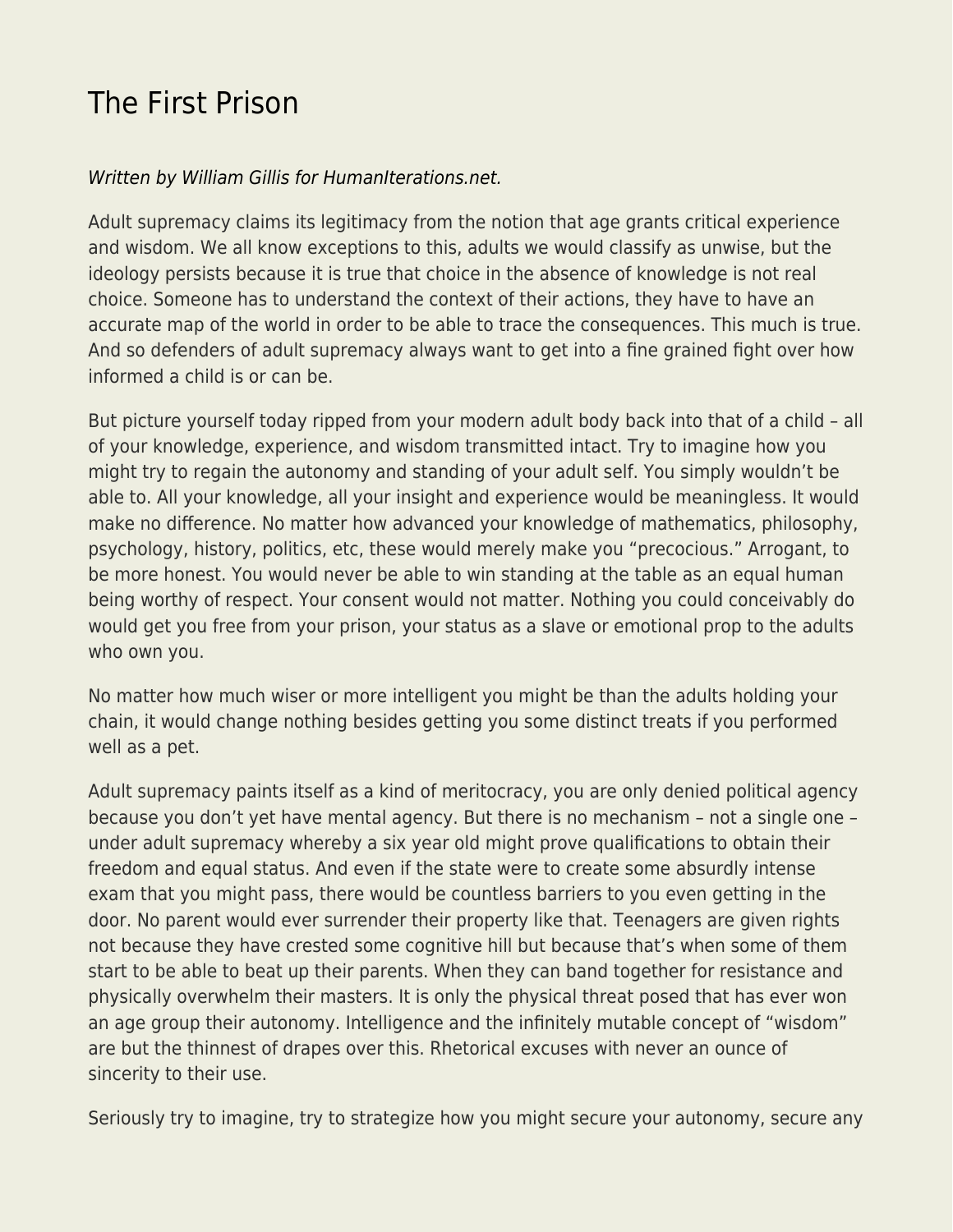manner of existence that wasn't a grueling prison, merely by being an adult mind in a child's body. Unless you lucked out with the most abnormally enlightened anarchist parents, there's just no means. At best your parents might allow you to attend university, accumulate books of some interest, get paraded around as a prodigy, but you would not be free. You would not be able to make almost any real choices about where you live, who you associate with, how you work, eat, etc. And those limitations are deeply structural. Not just laws, not just the cultural norms and background ideologies that shape your parents' sense of the possible, but a vast panoply of expressions of power.

Today with the internet you might be able to eek out some manner of a double life. But the limits of that mask are nevertheless intense.

Imagine being a six year old and realizing you face a twelve year jail sentence, a horizon twice your lifespan ahead. A level of extreme insertion and control by a totalitarian arrangement that doesn't just feel entitled to condition you physically but mentally, emotionally – an apparatus of domination that sees its very success as your total consumption by it. No prison in the world is as attentive and absolute as "parents."

What we fear when we fear prison is a partial return to the social status of "child" – but itself only an afterimage, an echo of what childhood is actually to those who refuse to forget. We as a society have a normalized suppression, a ritualistic forgetting of the trauma that bludgeons us into being. The entire apparatus of our society is a conditioning of submission far more extreme than any political institution can even be bothered to attempt. Every single person summoned into this world is given their own cop, their own master. At least one, sometimes two. It's a level of totalitarian attentiveness the CIA and NSA spooks can never manage – look like a laughable shadow of. Big brother and the panopticon have to rely on smoke and mirrors to try to give the impression of being as present in your life as a parent.

Now there are the occasional traitors to adulthood. Individuals who might try to break their conditioning, the every imperative of our society, and relate to you as an actual person despite your child body. That might come to you as a truly sincere ally and friend. But these people are never parents. Both because of what that framework inextricably means, and what our society will allow an adult to get away with. Most of what you find are the timid half-traitors. Those that would assure you they'd help if only they could. That they're actually on your side. That they'll do what's possible.

If the chief characteristic of the parental relationship is an expectation of a performance from you to scratch a psychological need, a wound, a hunger on their part, these halftraitors are just parents in disguise. The performance they ask from you is different, but it is still a request laced with knives. The half-traitor telling you that they totally respect you, that they want to be your friend, is just demanding a different dance – one to assuage their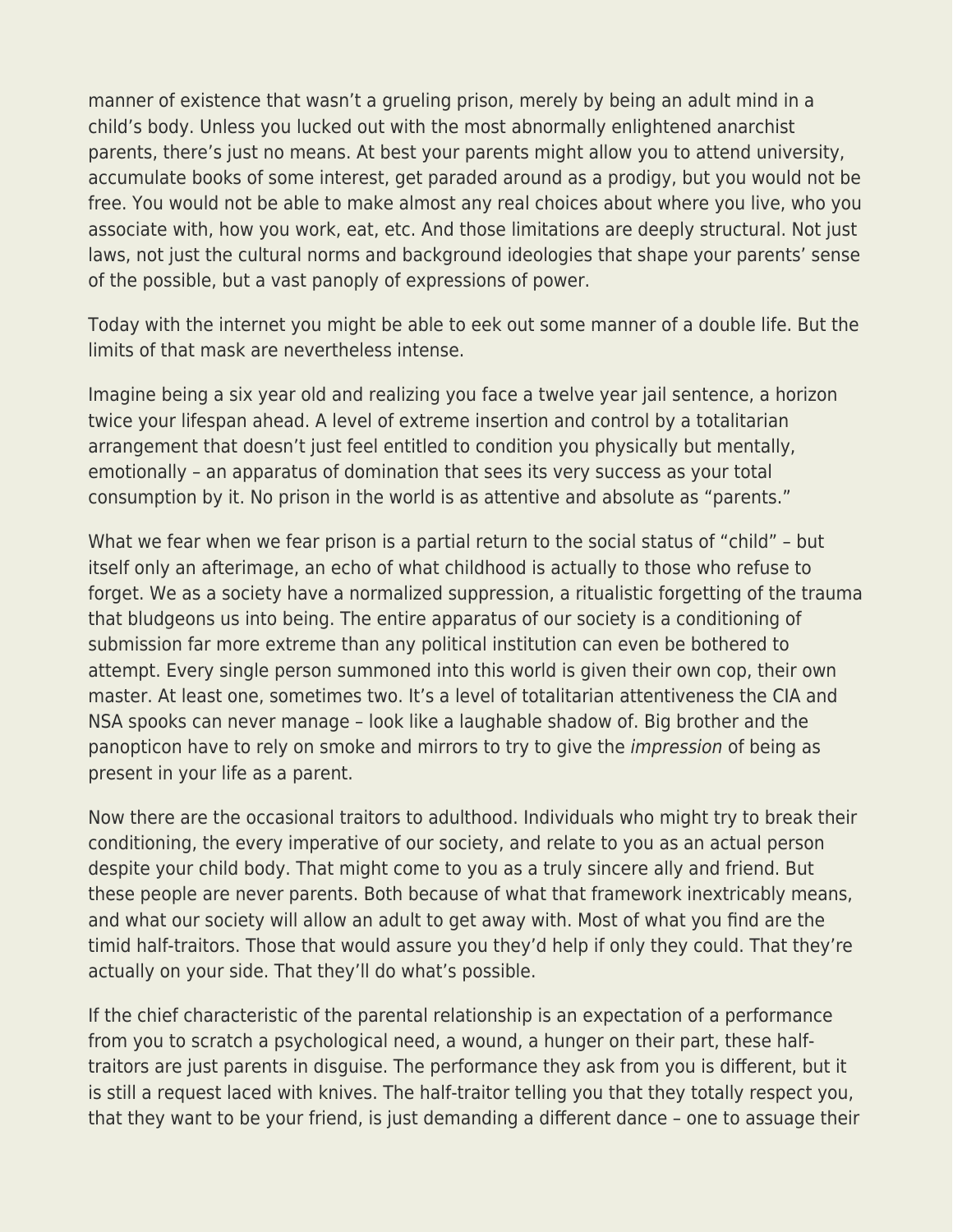guilt. They remember enough to know their position over you is inherently abusive, but their chief concern is removing that stab of guilt and remembered trauma, that dissonance, that conflict in their conscience. They hold their power over you just as frantically when push comes to shove, or they hold it with the calloused air of someone who can leave just as easily as they came. The cool aunt, the preschool teacher, functioning as an aid relief worker come to briefly take selfies with you as a prop.

They are not co-conspirators. They are the incomplete flotsam, the corpses of children who tried to make it over the finish line intact. Incomplete insurgents into adulthood who were worn down and forgot their mission. They are not undercover children, but the warped remains. Poorly formed adults, perhaps, but adults still.

No. Chances are no one is coming to free you. There are no true allies among the prison guards. You are stuck, not just "in a six-year-old's body" but made synonymous with. You ARE six-years-old. Your identity is subsumed in your status in the age hierarchy. A ladder of mutilation to a distant promised escape. If there is even anything left of you to be free by then. You are forced to fixate on each arbitrary rung of the ladder, "six and three quarters", a survivalists' monomania because it is the only thread to meaningful agency available to you. But no one cares. No one actually gives a shit. They smile and applaud in the cruelest of thin performances. It's meaningless to them, because it is actually meaningless. You have no more agency today than you had a year ago. You are no more free.

Your thoughts and aspirations die on the vine. Every single thing you do is without consequence. Every insight and experience you have is thrown into the void. They say that adulthood is a matter of accumulated experience and insight – what a cruel joke. Until you are released from bondage those experiences and insights are continually thrown into the wastebin. No where to go. You can preserve some tiny subset of them. Lock them up, build a giant ark around them in your brain. Hope they survive the eons, preserved enough to carry some desperate final partial journal, existential howl to some later you. This is all you are given. A tiny journal hidden beneath the floorboards. What survives the holocaust of ideas and dreams unlistened to, not yet allowed to pursue in any meaningful, consequential way. Bottled up in your prison cell they wilt and die around you.

This is the machinery that makes adults. That reproduces adult society.

Every hierarchy, every abuse, every act of domination that seeks to justify or excuse itself appeals through analogy to the rule of adults over children. We are all indoctrinated from birth in ways of "because I said so." The flags of supposed experience, benevolence, and familial obligation are the first of many paraded through our lives to celebrate the suppression of our agency, the dismissal of our desires, the reduction of our personhood. Our whole world is caught in a cycle of abuse, largely unexamined and unnamed. And at its root lies our dehumanization of children.